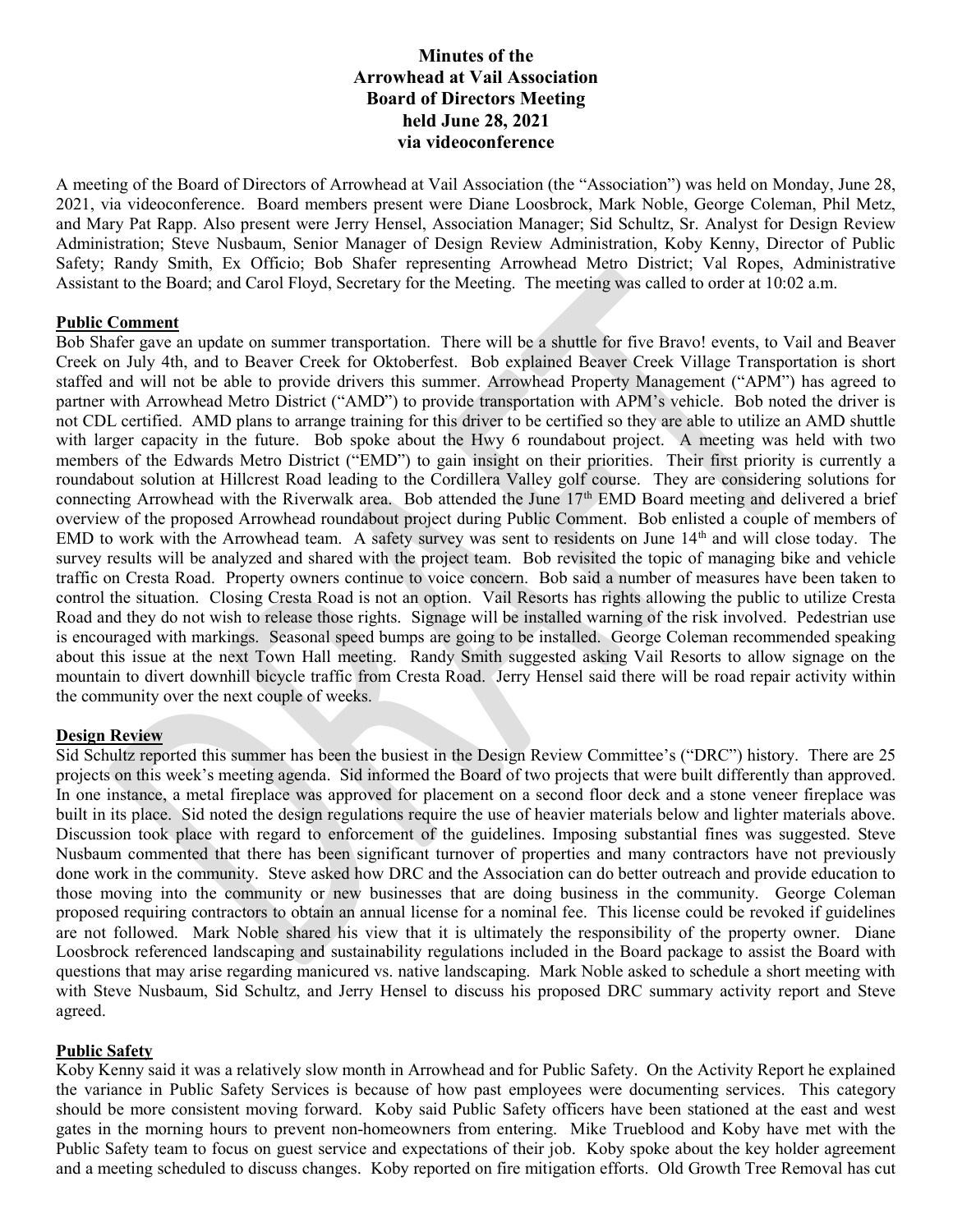a fire break approximately 100 feet wide uphill from the Ute Trail. Another area behind the Dakotas has been identified for a similar fire break. Stage 2 fire restrictions are limiting the machinery that is able to be used. Management of gate access codes was discussed. Koby will provide Diane Loosbrock with a list of property owners who have personal access codes. A communication will be sent to those property owners clarifying permitted distribution.

### **Committees**

### Operations:

Insurance – Diane Loosbrock gave an update following a meeting held with the Association's insurer. All of the volunteers, committee chairs, or those working on Association business are covered under the liability policy. There will be a change in the policy for Directors and Officer with broader coverage. Jerry Hensel is exploring moving the auto insurance policy.

Tennis Center Maintenance – Val Ropes will spruce up the Tennis Center bulletin board and Jerry Hensel will look into replacement of the bulletin board doors. Randy Smith mentioned there are some trees overhanging the courts that need to be addressed. Jerry will have the landscaper look at this area.

Valet Trash Service – Jerry Hensel explained the valet trash service has been provided for Cresta Road and River Ranch homes built with trash closets. Vail Honeywagon ("VH") retrieves the trash containers and returns them to the closet. This service costs the Association approximately \$2,000 per month. Mark Noble said the Finance Committee recommends continuing to pay for this service through the end of the year at which time it will become the property owners' responsibility. Jerry Hensel recommended VH bill property owners directly for this service beginning January 1, 2022. He further recommended a communication be sent in September notifying those property owners that are affected. Diane Loosbrock remarked that large items are being left at the community dumpsters and suggested this be mentioned in the next newsletter.

## Mark Noble moved that the Association pay for valet trash service until December 31, 2021. Property owners will take responsibility for payment for this service as of January 1, 2022. George Coleman seconded the motion and it was unanimously approved.

Cell Tower – Jerry Hensel spoke about a cell tower previously planned to be located at the charter school to improve service in Arrowhead. Per the Vail Resorts IT Department, this is likely to be installed next summer. Jerry is also looking into installing nodes around the community to increase the signal as a temporary solution.

Pool Agreement – George Coleman referenced notes from a recent Pool Committee meeting included in the Board package.

## Marketing and Communications:

Diane Loosbrock talked about website updates in progress. A liability waiver for activities has been drafted by the Association's legal counsel. The intention is to put the waiver on the website along with activities sign up. Once the waiver is on the site, activities will be posted to the interactive calendar.

### Strategic Planning:

Mark Noble stated the Strategic Plan is on target. He asked if there is a fire mitigation plan. Jerry said the plan is in process but has not yet been received. Mark gave an update on the homeowner survey. There were 612 responses, 50 more than 2017, indicating homeowners are still eager to share their opinions. Two responses per household were allowed and a breakdown of how many households the responses represent should be available soon. The consultant will present the results at the next Strategic Planning meeting on July 15th. All Board members are welcome to attend this meeting.

### Activities:

Val Ropes reported, despite the weather, the first Thursday Afternoon Club ("ThAC") was a huge success with delicious pizza, nice cocktails, and wonderful music. Approximately 100 people attended the event. The same band will be booked for the remaining ThACs. The cost of the event came in under budget. Umbrellas and stands were purchased for \$2,300. Diane Loosbrock suggested adding games for the next ThAC. Phil Metz offered to help facilitate storage of umbrellas and games at the Arrowhead Alpine Club. 163 scoops were served at The Ice Cream Social and great photos were captured for Instagram. Diane Loosbrock encouraged all Board members to attend the Association events. Val spoke about the upcoming July 4<sup>th</sup> offering of coffee, bagels, and doughnuts. Diane Loosbrock announced that Michelle Horton has accepted a position on the AMD Board and has asked to be relived of her duties as Chair of the Activities Committee. George Coleman will co-chair this committee with Val.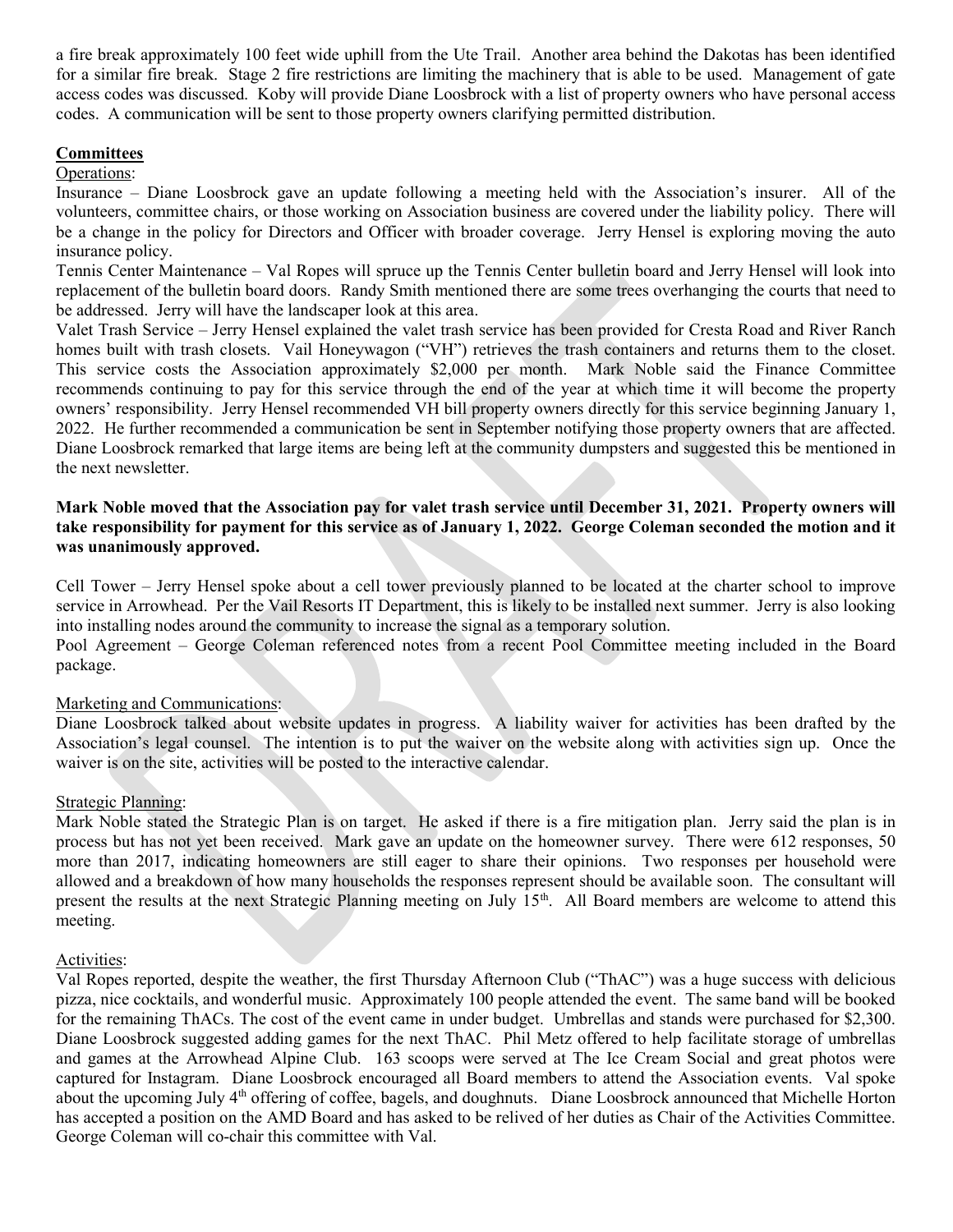# Hiking:

Mary Pat Rapp talked about the Arrowhead hiking day planned for July 3<sup>rd</sup>. There will be three groups departing from the base of the Arrowbahn lift at 9:00, 10:00 and 11:00 a.m. All hikes are being lead and will finish at approximately the same time. Mary Pat has spoken with Jerry Hensel and James Strablizky with Vail Resorts regarding trail maintenance. Vail Resorts' priority for this summer is getting McCoy Park open. Mary Pat's biggest concern is thistles overwhelming the trails. The Adopt-A-Trail program would like to place a sign recognizing the Association for adopting a trail. Mary Pat suggested placing this sign at the bottom of the Ute Trail. James has recommended additional safety signage. Mary Pat said more directional signs are also needed. Jerry Hensel noted James can have signs made if the Hiking Committee is able to install them. Jerry added that he can arrange for a post hole digger. Jerry informed the Board of a large Arrowhead trail map sign being assembled on a tripod to be placed on the Broken Arrow deck just above the stairs. Discussion took place regarding the responsibility for trail maintenance. Jerry clarified, in the agreement with Vail Resorts to build trails on their property, the Association is responsible. He suggested providing refreshments following volunteer days. Val Ropes offered to assist with the after-parties. There were no objections to the Adopt-A-Trail sign placement. Mary Pat noted the bench on Navaho trail has been replaced.

## Work in Progress:

Val Ropes will present an addition to the welcome binder in the July meeting. The Association emails have been redesigned to coincide with the look of the newsletter and the Association's branding parameters. She has been going over website details.

## Landscaping:

Randy Smith gave an update on the landscaping project. He spoke about environmental factors which have come to the forefront and a need to be sensitive to the challenge of drought. A shortage of plants and landscaper staffing will prevent the entrance project from proceeding this summer. There will be no expenditures other than for design work this year. The project is expected to resume next spring. Mark Noble asked Randy to provide financial information related to this project to Dana Miller for forecasting purposes.

## Financials

### Treasurer/Finance Committee Report:

Mark Noble reported revenue is ahead of budget and same time period last year due to real estate transfer assessments ("RETA"). Design Review fee revenue is \$67K through May vs. \$17K at the end of last year. Mark said there is a continued decrease in real estate inventory for sale. \$1M in RETA is expected by the end of June vs. the annual budget of \$1.4M. Expenses are on target. There is a savings of \$50K in Public Safety. Now that they are fully staffed, it is anticipated they will utilize their budget for the remainder of the year. Improvements are currently under budget and will begin soon. The Balance Sheet shows outstanding assessments of under \$50K. Dana Miller will continue to handle collection of the assessments. Mark Noble asked the Board to consider revisions to the Expense Approvals policy approved in the last Board meeting for inclusion in the Bylaws. To maintain transparency, Dana will publish a list of all expenses incurred over \$10K each month for the Board's review.

Mark Noble moved to revise the Expense Approval policy for the Bylaws whereby the Treasurer will have the authority to approve budgeted expenses above \$20K and unbudgeted expenses up to \$10K, as long as the expenses do not exceed the annual budgeted amount. Board approval will be required for unbudgeted expenses above \$10K and any unbudgeted expenses that would cause the end of year budget to be exceeded. Phil Metz seconded the motion and it was unanimously approved.

Mark Noble asked for the Boards approval to appoint Dana Miller as Chairperson of the Finance Committee. The Board was in agreement. Dana will deliver the financial report in the months ahead.

### Bylaws:

Diane Loosbrock advised the Board final changes to the Bylaws are in process. She noted the Board has the authority to approve such changes. All Board members are expected to thoroughly review the Bylaws in advance of the July Board meeting. Legal counsel will attend the meeting to answer any questions, followed by a formal vote.